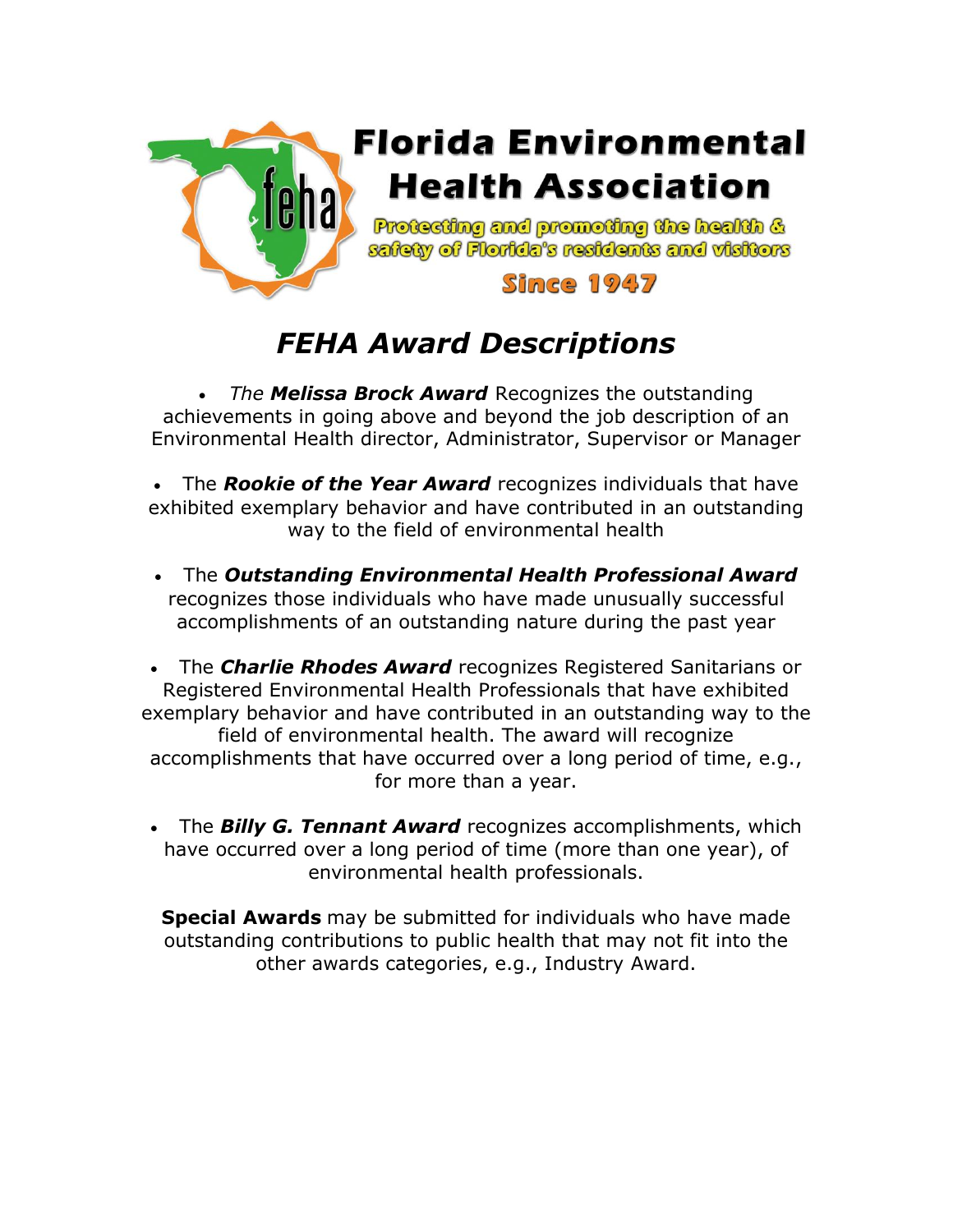# **Eligibility**

## **Outstanding Environmental Health Professional or Billy G. Tennant Award**

To be eligible for the Outstanding Environmental Health Professional or Billy G. Tennant Award, a candidate must:

- 1. Be a member of FEHA.
- 2. Have had three (3) years of experience in the field of Environmental Health.
- 3. Not succeed himself/herself for the award.

# **Rookie of the Year Award**

To be eligible for the Rookie of the Year Award, a candidate must:

- 1. Be a member of FEHA.
- 2. Be employed less than sixteen (16) months in the field of Environmental Health

# **Charlie Rhodes Award**

To be eligible for the Charlie Rhodes Award, a candidate must:

- 1. Be a registered sanitarian or a registered environmental health professional
- 2. Be a member of FEHA

### **Melissa Brock Award**

- 1. Be a member of FEHA
- 2. Be employed as an Environmental Health director, Administrator, Supervisor or Manager

# **Additional requirements for all awards**

In addition, the following information must be included before the Awards Committee can consider any recommendation:

- 1. A brief summary of the candidate's employment in Environmental Health, giving dates and rating attained.
- 2. Complete details of the activities leading to this recommendation.
- 3. A general evaluation of the Environmental Health Program under the candidate's supervision. (Preferably by the District Awards Committee).
- 4. The initiative of the candidate and the degree of supervision exercised and received.
- 5. Documented evidence of achievements, where available, including publications, citations, awards, etc.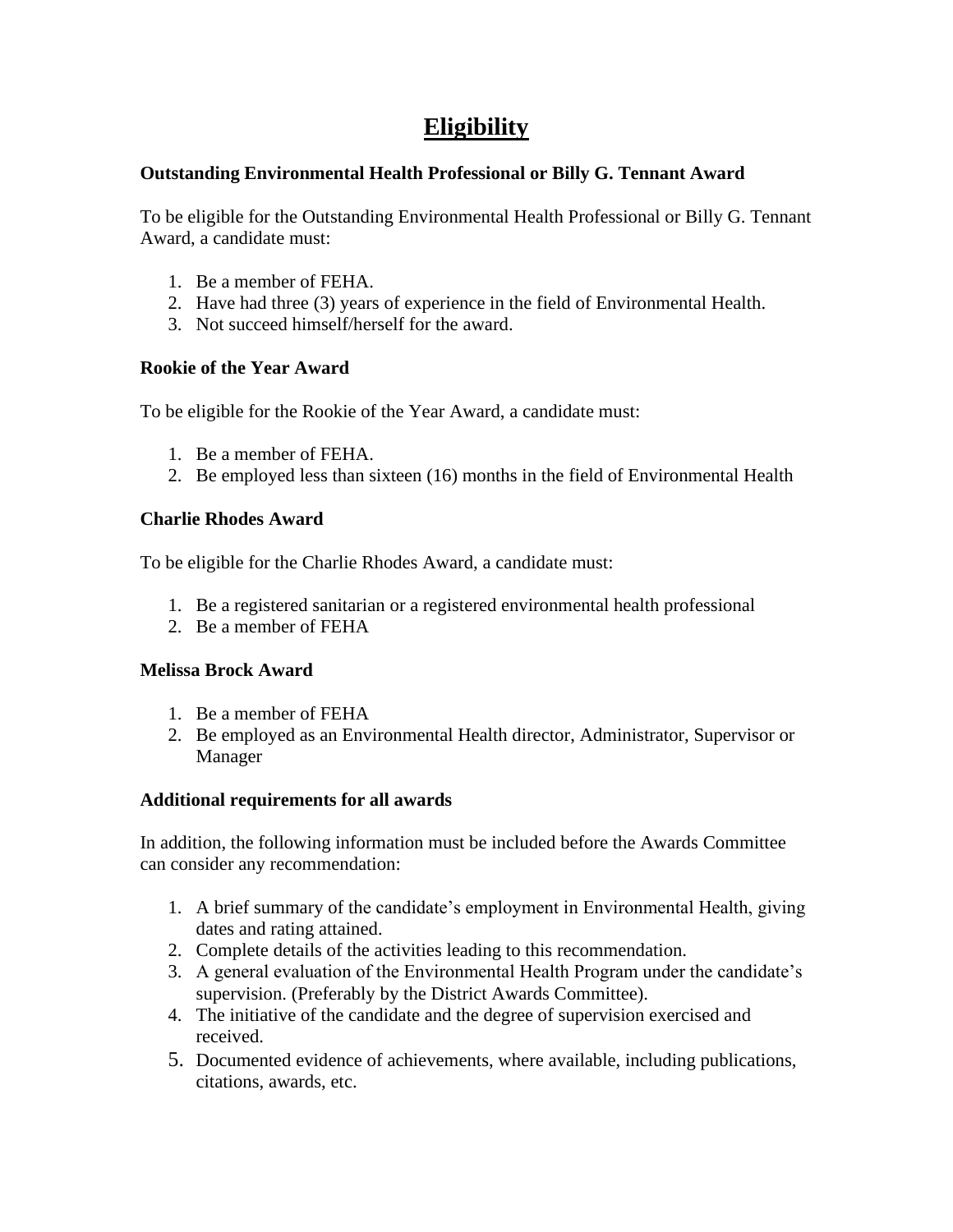

#### **The Florida Environmental Health Association**

Submit nominations through each district to: Trisha Dall FEHA Awards Committee 2153 Siesta Dr. Sarasota, FL 34239

# NOMINATION FORM DATE:

*The Florida Environmental Health Association (FEHA) annually recognizes the outstanding accomplishments of environmental health professionals through the annual awards program. Award winners exemplify the best in environmental health. Their individual efforts have made a collective difference in their communities and they are deserving of recognition.* 

*The Awards Committee reviews applications and selects the winners for the annual awards based* **solely** *on this application form and any attachments. FEHA recognizes distinguished members by celebrating their achievements at the annual awards ceremony, as well* 

*Please complete this in detail and include all supporting documentation. Send 5 hard copies or send an electronic version to Info@FEHA.org*

Nominated by: <br>  $District Chairperson Signature:$ 

This person is a member of FEHA and is nominated for:

Melissa Brock Award

| __ |  |  |
|----|--|--|
|    |  |  |
|    |  |  |
|    |  |  |



Rookie of the Year



Charlie Rhodes Award (Nominees must be credentialed with either FEHA or NEHA as an R.S., R.E.H.S., or R.E.H.P.).



Billy G. Tennant Award

Outstanding Environmental Health Professional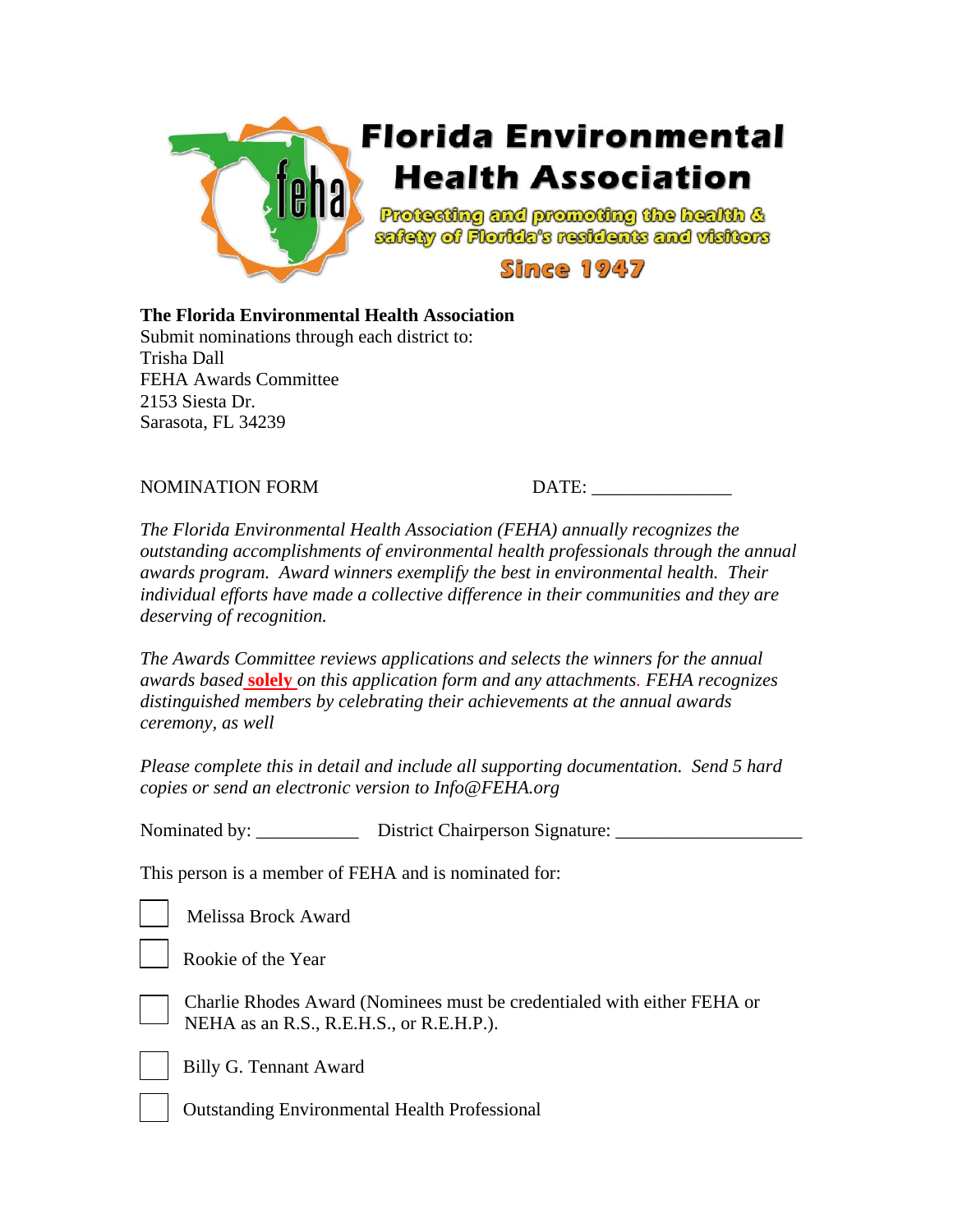#### **Basic information about nominee:**

| 2. Education and experience: |  |
|------------------------------|--|
|                              |  |
|                              |  |

*(use continuation sheet if more space is required and mark "Section 2.A.")*

B. Experience in public health: \_\_\_\_\_\_\_\_\_\_\_\_\_\_\_\_\_\_\_\_\_\_\_\_\_\_\_\_\_\_\_\_\_\_\_\_\_\_\_\_\_\_\_

*(use continuation sheet if more space is required and mark "Section 2.B.")*

## **3. Reasons for nomination:**

A. Give a brief narrative statement as to why this Environmental Health Professional has been nominated and what he/she has done to be recommended for this award.

\_\_\_\_\_\_\_\_\_\_\_\_\_\_\_\_\_\_\_\_\_\_\_\_\_\_\_\_\_\_\_\_\_\_\_\_\_\_\_\_\_\_\_\_\_\_\_\_\_\_\_\_\_\_\_\_\_\_\_\_\_\_\_\_\_\_\_\_\_\_\_\_

\_\_\_\_\_\_\_\_\_\_\_\_\_\_\_\_\_\_\_\_\_\_\_\_\_\_\_\_\_\_\_\_\_\_\_\_\_\_\_\_\_\_\_\_\_\_\_\_\_\_\_\_\_\_\_\_\_\_\_\_\_\_\_\_\_\_\_\_\_\_\_\_

\_\_\_\_\_\_\_\_\_\_\_\_\_\_\_\_\_\_\_\_\_\_\_\_\_\_\_\_\_\_\_\_\_\_\_\_\_\_\_\_\_\_\_\_\_\_\_\_\_\_\_\_\_\_\_\_\_\_\_\_\_\_\_\_\_\_\_\_\_\_\_\_

\_\_\_\_\_\_\_\_\_\_\_\_\_\_\_\_\_\_\_\_\_\_\_\_\_\_\_\_\_\_\_\_\_\_\_\_\_\_\_\_\_\_\_\_\_\_\_\_\_\_\_\_\_\_\_\_\_\_\_\_\_\_\_\_\_\_\_\_\_\_\_\_

\_\_\_\_\_\_\_\_\_\_\_\_\_\_\_\_\_\_\_\_\_\_\_\_\_\_\_\_\_\_\_\_\_\_\_\_\_\_\_\_\_\_\_\_\_\_\_\_\_\_\_\_\_\_\_\_\_\_\_\_\_\_\_\_\_\_\_\_\_\_\_\_

*(use continuation sheet if more space is required and mark "Section 3.A.")*